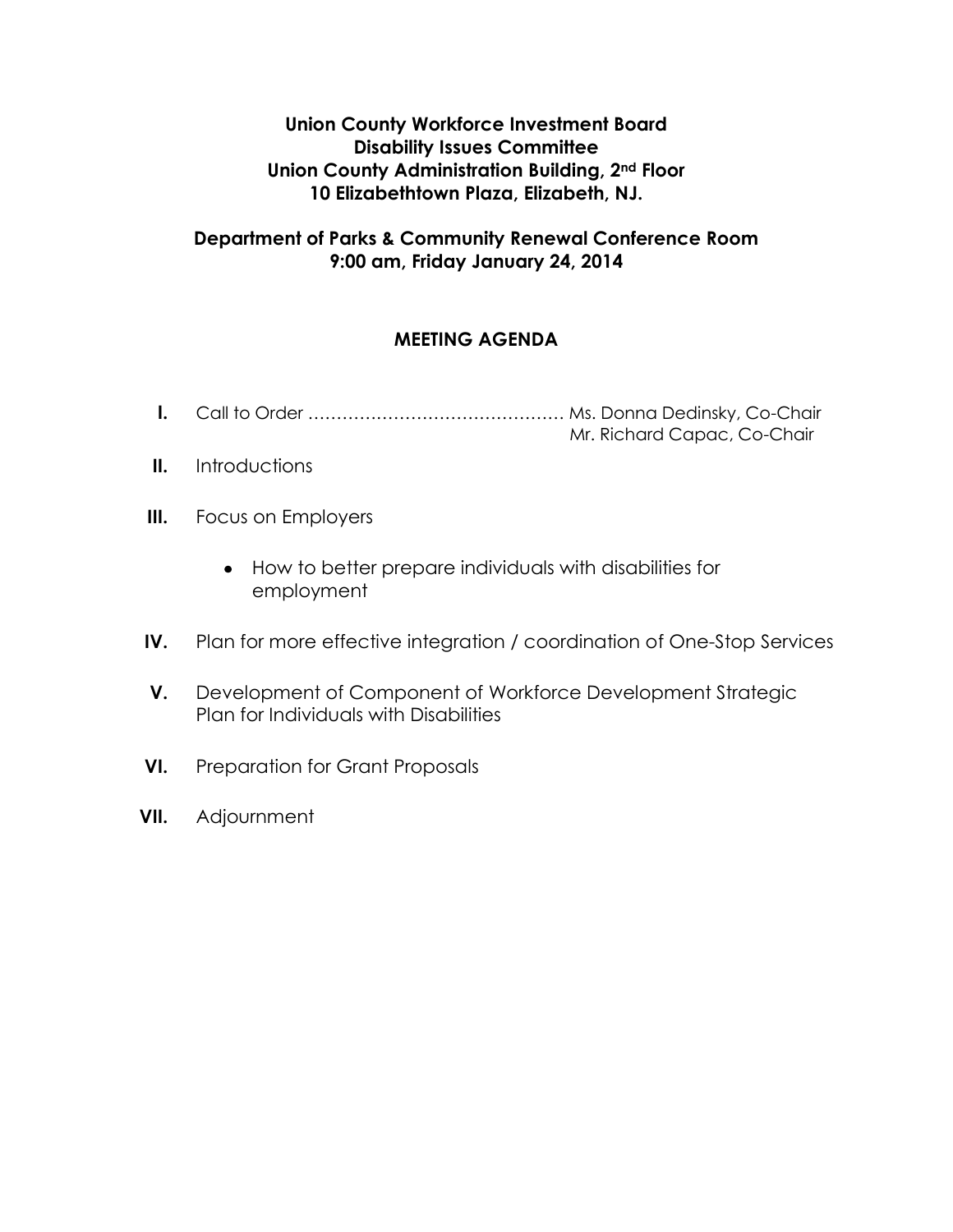# **Union County Workforce Investment Board Disabilities Issues Committee Union County Administration Building, 2nd Floor Conference Room 9:00 am Friday, January 24, 2014**

#### **Committee Members Present**

Ms. Donna Dedinsky, Wakefern Foods Corp. (Co-Chair) Mr. Richard Capac, Leaf Group (Co-Chair) Elizabeth Bennett, Evergreen Partners, Inc. Fredia McKinnie, Community Access Unlimited Myrna Pinckney, Division of Vocational Rehabilitation Services Anita Thomas, Carolyn Dorfman Dance Company

#### **Committee Members Absent**

Frank Caragher, the Arc of Union County Elaine Katz, Kessler Foundation Charles Newman, UC Office of the Disabled Fred Mangold, One-Stop Stephanie Soules, One-Stop Cory Storch, Bridgeway Rehabilitation Services Inc., Bridgeway House Pat Dobson, Plainfield Workforce New Jersey Office

#### **Staff**

Philip Kandl, Staff, Workforce Investment Board

#### **Meeting Summary**

Mr. Richard Capac and Ms. Donna Dedinsky welcomed everyone and self introductions followed. Mr. Capac asked Mr. Kandl to provide some background on the Committee and its initiatives.

Mr. Kandl reported that the Committee was previously chaired by Ms. Myrna Pinckney. The Workforce Investment Board through its One-Stop Career Centers provides universal access to services. The Disabilities Committee charge is to plan for how to provide increased employment opportunities for individuals with disabilities, ensure that the One-Stop provides equal access to services and act as an advocate on behalf of the disabled population. The Committee organized a disabilities conference that was targeted to employers, although the attendees were predominantly from the social service sector. The focus of the conference was to address employer misconceptions regarding the American with Disabilities Act and reducing barriers to employment for people with disabilities.

Ms. Dedinsky indicated that Wakefern Foods Corp. hires people with disabilities and provides employment opportunities both permanently and on special projects. Wakefern partners with Vocational Technical Schools around the state to provide a Supermarket Careers Program for young students with special needs that helps prepare individuals for employment in the supermarket industry.